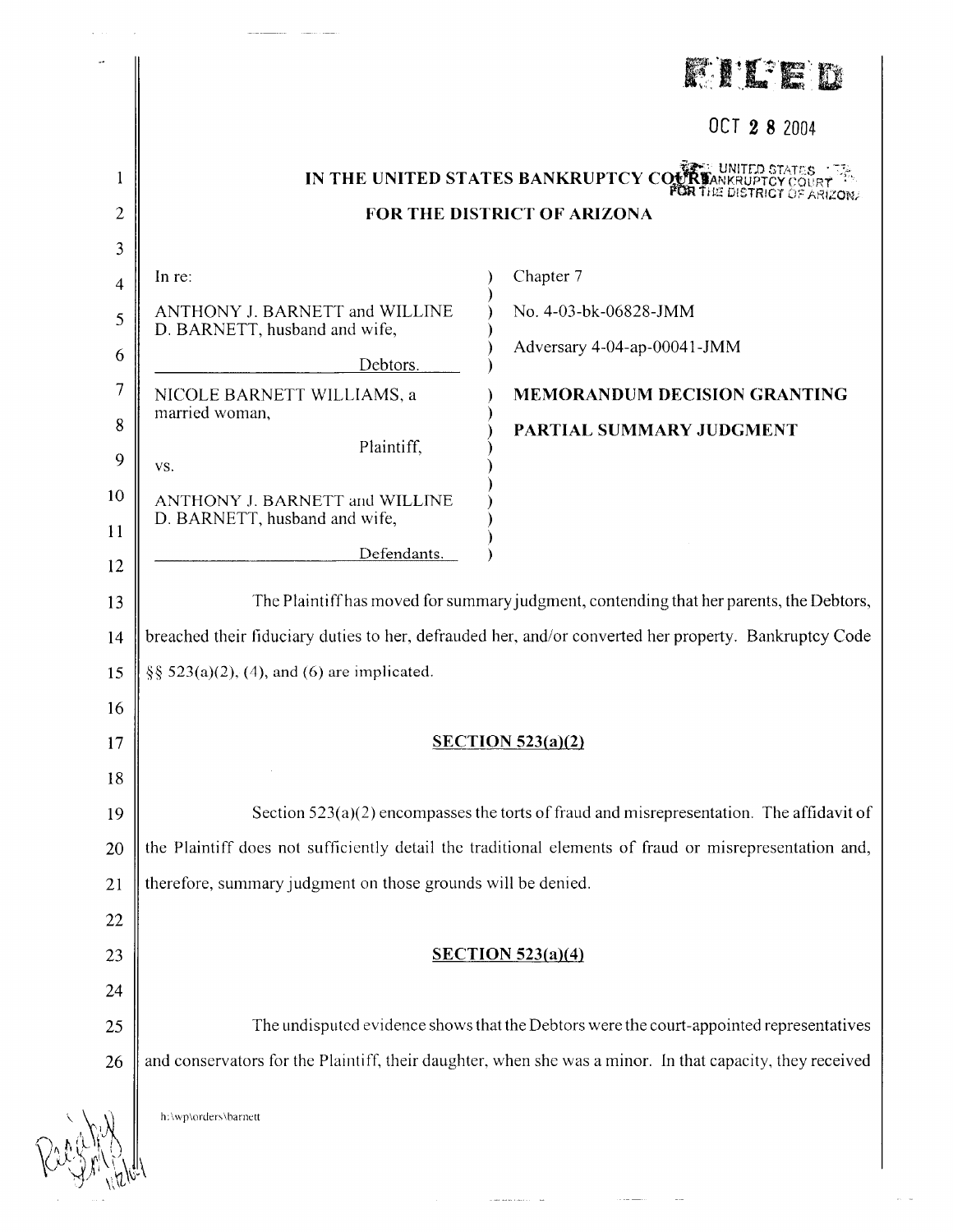4 the money, in the amount of \$41,880.16 was transferred to the Plaintiff, who acknowledged its receipt. 9 11

1  $\parallel$  \$41,104.95 as a settlement from a personal injury action, and deposited it into a bank account at Wells 2 | Fargo Bank. 3 When the Plaintiff reached the age of majority, the conservatorship was terminated, and

5 | At that time, when the money was turned over to the Plaintiff, all fiduciary obligations 6  $\parallel$  owed to the Plaintiff by the Debtors ended.

7 || 8  $\parallel$  § 523(a)(4). The motion will be denied on that basis.

## 10 **SECTION 523(a)(6)**

12 After the monies were delivered to the Plaintiff, she elected to leave her parents as 13 Signatories on her bank account. She has filed an affidavit attached to her moving papers stating that, 14 without her permission or authority, they took said monies and converted them to their own use. That 15 Affidavit was dated July 26, 2000, and is attached to the Statement of Facts attached to Plaintiff's Motion 16 **for Summary Judgment.** 

17 The Debtors have failed to file any rebuttal affidavits or other documents that raise a 18 genuine issue of material fact. Therefore, the Plaintiff has proven herself entitled to summary judgment 19  $\parallel$  on the § 523(a)(6) count.

20 || In the U.S. Supreme Court case of *Kuwuuuhuu v. Geiger*, 523 U.S. 57 (1998), the 21 Supreme Court explained that for a  $\S$  523 (a)(6) cause of action to be viable, the injury inflicted must be 22  $\parallel$  an intentional type that is targeted against the Plaintiff, with the knowledge that injury will inure to the 23  $\parallel$  victim. The act must be deliberate or intentional. This element, if proven, satisfies the "wilful" element 24 of  $\S$  523 (a)(6).

 $25 \parallel$  The "malicious" element requires the showing of a wrongful act, done intentionally, that 26 is without just cause of excuse, and that causes injury. *In re Thiara,* 285 B.R. 420 (9th Cir. BAP 2002).

h:\wp\orders\barnett 2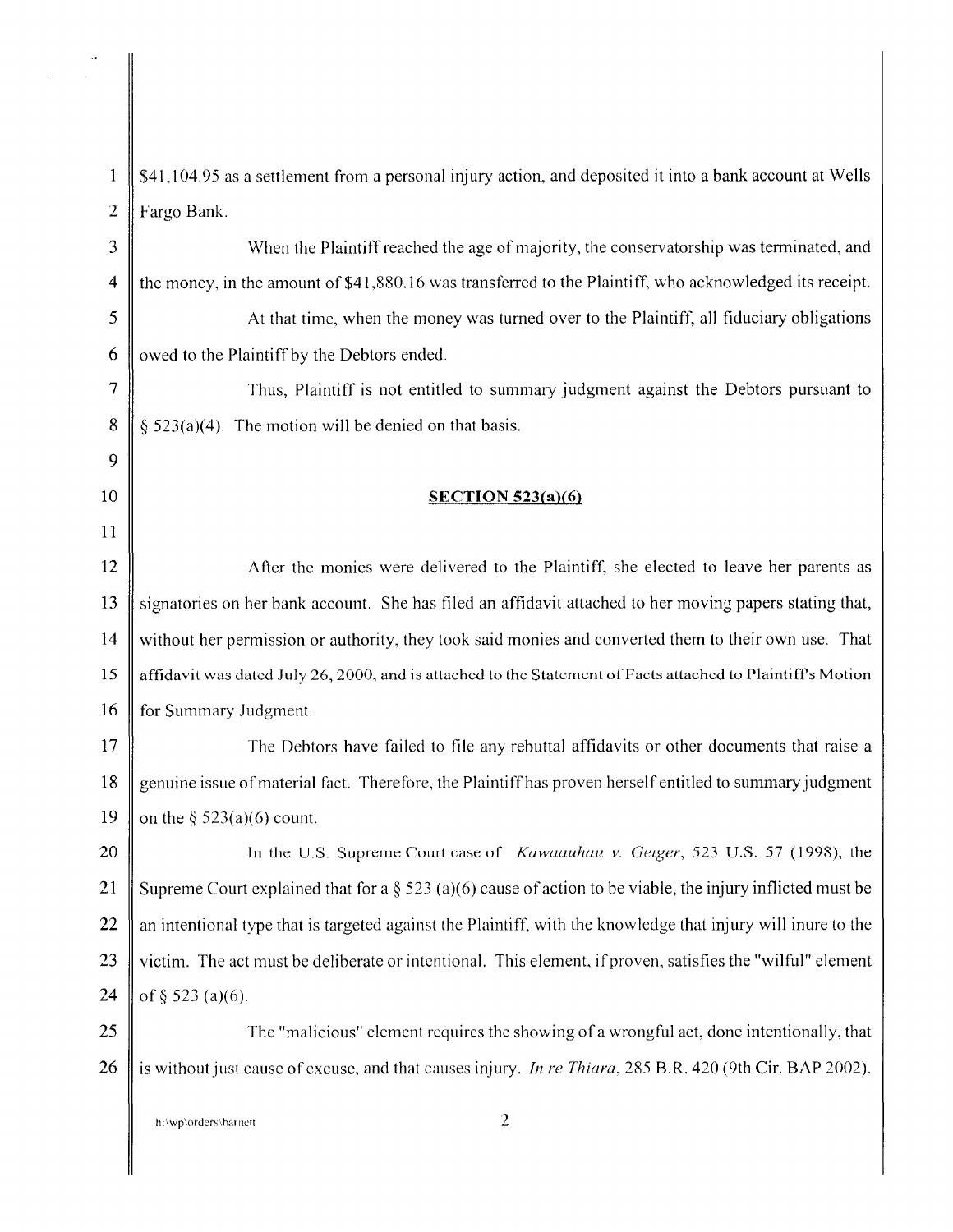| $\mathbf{1}$   | Here, the Debtors exercised unlawful dominion and control over the creditor/plaintiff's property, and have    |  |  |
|----------------|---------------------------------------------------------------------------------------------------------------|--|--|
| $\overline{2}$ | provided no excuse, reason, or defense for such conduct. As a result, Plaintiff was injured by the loss       |  |  |
| 3              | of that money. The loss is measured by the Superior Court Judgment of December 11, 2001, in the               |  |  |
| $\overline{4}$ | amount of \$45,094.28.                                                                                        |  |  |
| 5              | Having satisfied the court that there are no genuine issues of material fact with regard to                   |  |  |
| 6              | the $\S$ 523 (a)(6) count, summary judgment is appropriate on that count.                                     |  |  |
| 7              |                                                                                                               |  |  |
| 8              | <b>CONCLUSION AND RULING</b>                                                                                  |  |  |
| 9              |                                                                                                               |  |  |
| 10             | The Plaintiff's Motion for Summary Judgment will be granted in part and denied in part.                       |  |  |
| 11             | A partial judgment will be entered that:                                                                      |  |  |
| 12             | Holds that the Judgment entered in Pima County Superior Court Case No. C-2000-<br>1 <sub>1</sub>              |  |  |
| 13             | 3925 on December 11, 2001 for \$45,094.28 is non-dischargeable in the Debtors' Chapter 7 case pursuant        |  |  |
| 14             | to § 523(a)(6);                                                                                               |  |  |
| 15             | Awards Plaintiff her taxable costs in this matter, upon the filing, within 10 days<br>2.                      |  |  |
| 16             | after entry of judgment, of a Bill of Costs; and                                                              |  |  |
| 17             | Denies summary judgment on the $\S$ § 523(a)(2) and (4) counts.<br>3 <sub>1</sub>                             |  |  |
| 18             | Because this partial judgment has not disposed of those counts dealing with $\S 523(a)(2)$                    |  |  |
| 19             | and $(a)(4)$ , Plaintiff's counsel should notify the court and opposing counsel if he intends to proceed with |  |  |
| 20             | the trial scheduled for Monday, November 1, 2004 at 2:30 p.m. (trial check-in) or whether he will             |  |  |
| 21             | voluntarily dismiss those remaining counts.                                                                   |  |  |
| 22             | A partial judgment will be entered simultaneously herewith.                                                   |  |  |
| 23             | DATED: October $28$ , 2004.                                                                                   |  |  |
| 24             |                                                                                                               |  |  |
| 25             | War                                                                                                           |  |  |
| 26             | UNITED STATES BANKRUPTCY JUDGE                                                                                |  |  |
|                | h:\wp\orders\barnett                                                                                          |  |  |
|                |                                                                                                               |  |  |

 $\sim$  100 cm  $^{-1}$  .

 $\sim$ 

 $\mathcal{L}_{\mathcal{M}}$  . The constraint  $\mathcal{L}_{\mathcal{M}}$ 

 $\mathcal{L}_{\mathcal{F}}$  , and  $\mathcal{L}_{\mathcal{F}}$  , and  $\mathcal{L}_{\mathcal{F}}$  , and the sum assumed the same

 $\overline{\phantom{a}}$ 

المناجع والمست

 $\mathbb{I}$ 

 $\sim 100$  km s  $^{-1}$ 

 $\omega_{\rm{max}}$